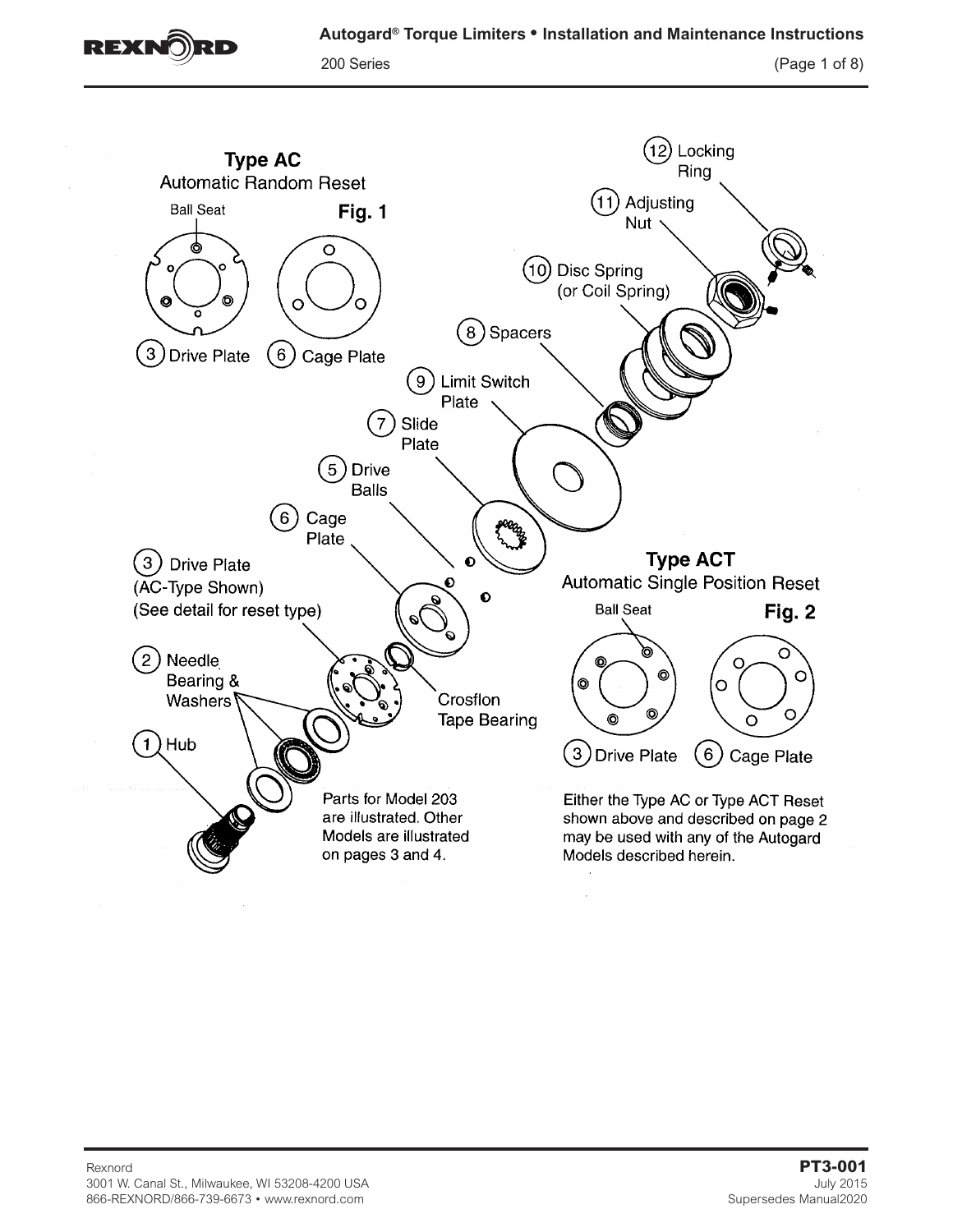

# **Description of Reset Types**

# **Type AC - Automatic Random Reset**

The ball seats in the Drive Plate (3) and Slide Plate (7), as well as the retaining holes in the Cage Plate (6), are equally spaced on the same pitch diameter (See Fig. 1, Page 1). Upon disengagement the balls roll at the pitch diameter of the ball seats and drop into the seats as they are encountered. This re-engagement is audible as the balls contact the seats. Typically Autogard Torque Limiters are bi-directional and can trip in either direction.

# **Type ACT - Single Position Reset**

This reset type automatically resets each time in the same position for drives requiring synchronization. The balls are arranged on different pitch diameters (See Fig. 2, Page 1) so that when an overload occurs, the balls must return to their original positions before they re-seat. Engagement will occur within two revolutions in either direction.

Recommended maximum operating speeds are: Type AC - 200 RPM Type ACT - 500 RPM Consult factory for assistance if the above recommendations cannot be followed.

# **Prior to Installation**

### 1. Mounting a Sprocket or Sheave on Model 201

### (See Fig. 4).

### A. Mounting with a tapered bushing

(Taper-Lock, QD, Etc.).

A sprocket, sheave or timing pulley may be mounted directly on Model 201 by using a tapered bushing. Select a sprocket or sheave to fit "M" dia. of the Autogard (Fig. 4 bottom). No key is used with the bushing when mounting on the torque limiter. Thoroughly clean all grease and oil from "M" dia. with solvent prior to mounting the bushing. Be certain that the bushing is properly mounted and tightened according to the instructions accompanying each bushing.

Caution: It is possible to overtighten the bushing capscrews to an extent that will deform the adapter (4) and prevent its free rotation on the hub (1). Make sure that the adapter and bushing assembly are free to rotate on the hub after the bushing is fully tightened. To check this, the adjusting nut (11) must be backed off to release all spring (10) pressure. Retighten adjusting nut to original position after free-rotation check is completed.

### **B. Mounting with Bolts.**

A sprocket, sheave, etc. may also be mounted on Model 201 by bolting as shown in Fig. 4, top. The adapter (4) must be removed for drilling and tapping the mounting holes if they were not ordered with the unit (Table 1). See Disassembly Procedure on Page 7. Care must be taken not to drill into other holes in the adapter. Attach sprocket, sheave, etc. onto adapter prior to reassembly. Use bolts of a length that provides no more engagement in the adapter (4) than the maximum shown in Table 1. Make sure there are no protrusions inside the adapter which might interfere with the hub. The unit may then be reassembled.

### 2. Mounting Sprocket or Sheave on Models 202 & 209

(See Fig. 5.) The sprocket or sheave (14) on these Models are generally supplied by Autogard and fitted to the Hub (1) at the factory. If part 14 is to be furnished and fitted by the customer, please consult factory for procedure.

### 3. Proper Springs (All Models)

Check to see that the spring will provide the desired range for release torque (Refer to Table 8, Page 5). NEVER TIGHTEN THE SPRING BEYOND ITS MINIMUM OPERATING LENGTH (measured with the torque limiter engaged) or the spring will not allow sufficient movement of

the slide plate to let the balls leave their seats during an overload. Damage to the machinery or torque limiter may result.

### 4. Lubrication (All Models)

The needle bearing, spline surfaces, plate faces and balls have the proper type and amount of lubricant applied during assembly at the factory. No further lubrication should be required at initial installation.

### Table 1: Standard Mounting Hole Patterns (•1)

(These are minimum diameters in order to accommodate the smallest acceptable sprocket shown in Table 2)

| <b>Automnal No.61</b><br>Ske | 明治学<br>12)      | 86 S<br>323 | <b>Mixe software store of vale</b><br><b>Emagement</b> Diameter<br><b>I</b> in Adapter <b>I</b> (Inches) |             | <b>Sprocket</b><br>Bore<br>(thenes) |  |  |
|------------------------------|-----------------|-------------|----------------------------------------------------------------------------------------------------------|-------------|-------------------------------------|--|--|
|                              | 6               | #8-32       | 0.267                                                                                                    | 1.625       | 1.252/1.254                         |  |  |
| $\overline{2}$               | 6               | #8-32       | 0.194                                                                                                    | 2.375       | 2.002/2.004                         |  |  |
| 3                            | 6               | $1/4 - 20$  | 0.36                                                                                                     | 3.000       | 2.502/2.504                         |  |  |
| 4                            | 6               | $5/16 - 18$ | 0.479                                                                                                    | 4.125       | 3.502/3.504                         |  |  |
| 5                            | 6               | $3/8 - 16$  | 5.687                                                                                                    | 5.002/5.004 |                                     |  |  |
| <b>5S</b>                    | Consult Factory |             |                                                                                                          |             |                                     |  |  |

(•1) Standard mounting holes furnished for standard price adder. Special mounting holes quoted on request

(\*2) Bolt holes to be equally spaced on bolt circle diameter specified. Care must be taken not to drill into other mounting holes in adapter.

### Table 2: Smallest Acceptable Sprockets or Sheaves

|              |                                                          | Smallest sprocket (No. of teeth) |       |       |       | <b>Smallest</b>           |
|--------------|----------------------------------------------------------|----------------------------------|-------|-------|-------|---------------------------|
| Siz6         | 3/8 pitch 1/2 pitch 5/8 pitch 3/4 pitch 1 pitch<br>(135) | (640)                            | (650) | (#60) | (#80) | <b>Sheave</b><br>d(a. (3) |
|              | 20                                                       | 16                               | 13    | 12    | 10    | 1.90                      |
| $\mathbf{2}$ | 26                                                       | 20                               | 17    | 15    | $-12$ | 2.65                      |
| 3            | 32                                                       | 25                               | 21    | 18    | 14    | 3.38                      |
| 4            | 42                                                       | 32                               | 27    | 23    | 18    | 4.59                      |
| 5            |                                                          | 43                               | 35    | 30    | 23    | 6.25                      |
| 5S           |                                                          |                                  | 48    | 40    | 31    | 8.50                      |

(•3) The diameter quoted is to the bottom of a V-sheave groove or to the inside diameter of the flange of a timing belt pulley. For sprockets, the above information applies only to single strand chain. For multiple strand consult factory.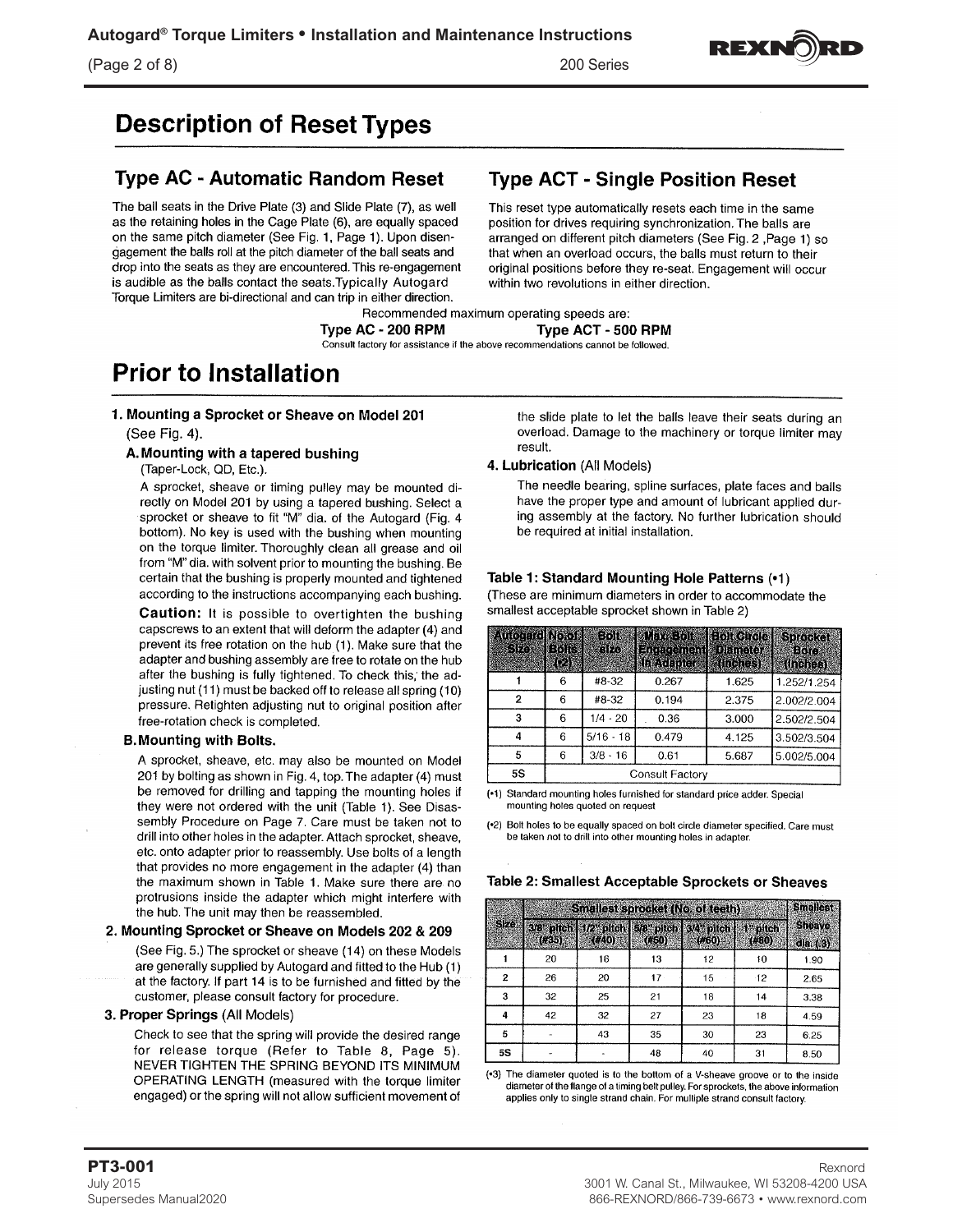

200 Series (Page 3 of 8)

# **Drive Shutdown**

It is necessary to shut down the drive quickly after disengagement upon overload. We recommend that all applications use an automatic mechanism to switch off the drive motor. On the 200 Series Autogard, a flat limit switch plate for actuating a control to shut down the drive is furnished at no charge. The flat limit switch plate is used to actuate an Autogard limit switch, proximity sensor or equivalent shown in Fig. 3 using dimensions in Table 3.

| 3 |                    |      |        |      |      |       |       |
|---|--------------------|------|--------|------|------|-------|-------|
|   | $X$ -inches        | .095 | .173   | .173 | .209 | .248  | .320  |
|   | $E$ -inches $3.25$ |      | 1,5.50 | 6.50 | 8.00 | 10.00 | 12.00 |

 $\left( \right)$ 



Table 3: "M" Dia. for Fig 4

# **Parts List**

Table

Note: Figures 4, 5 and 6 show typical sprocket in top half of drawing and typical sheave in bottom half.





# 3001 W. Canal St., Milwaukee, WI 53208-4200 USA July 2015

866-REXNORD/866-739-6673 • www.rexnord.com Supersedes Manual2020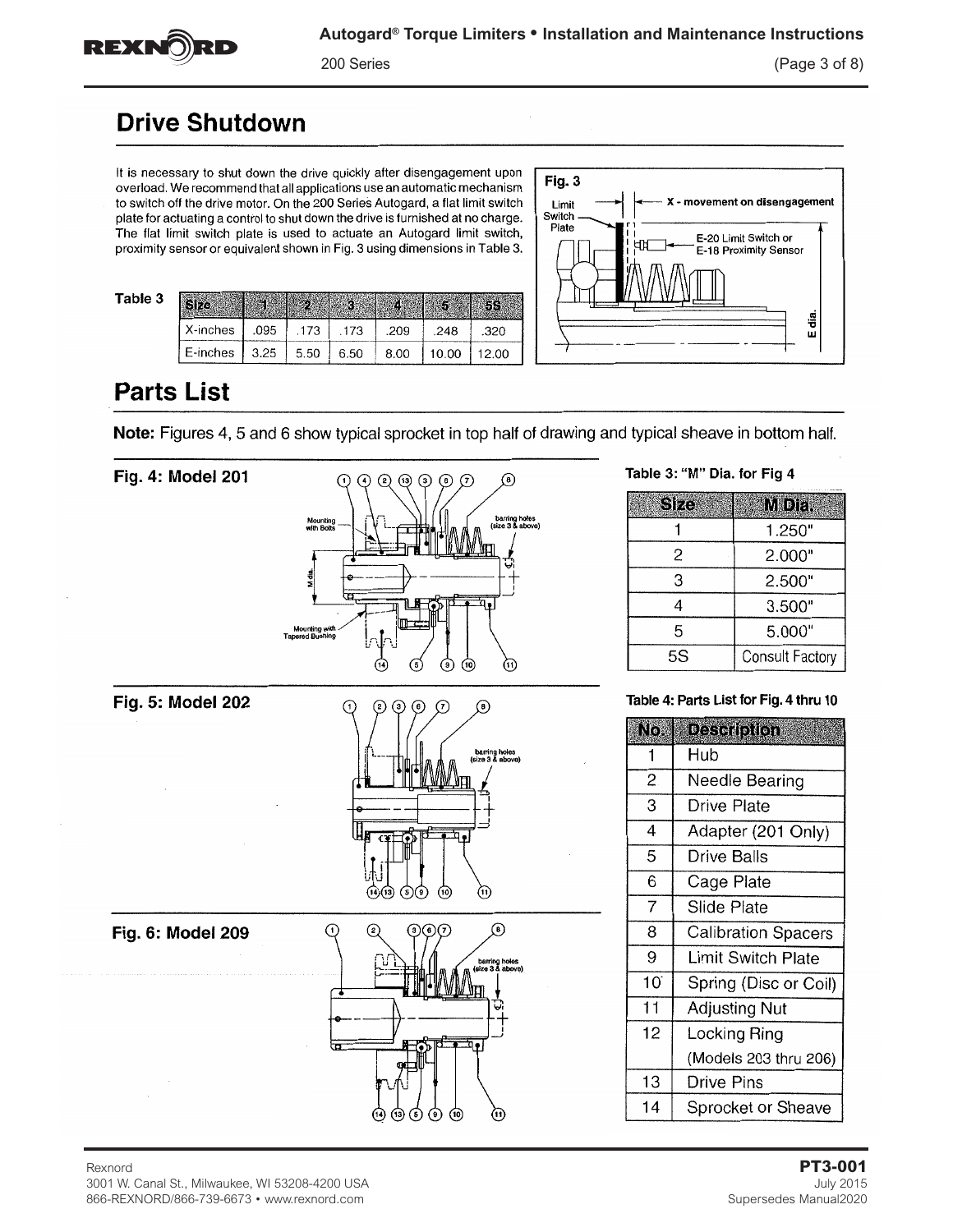(Page 4 of 8) 200 Series



# **Mounting Torque Limiter on Shaft**

## Models 201, 202 & 209

(See Figs 4, 5 & 6 page 3)

With the torque limiter completely assembled, apply anti-sieze to the hub ID then carefully engage hub (1) on shaft. The standard clearance fit bore in the hub should permit the hub to be pushed or lightly tapped in place on the shaft.

WARNING: DO NOT STRIKE HEAVY HAMMER BLOWS ON THE HUB AS THIS COULD DAMAGE THE TORQUE LIMITER, USE SOFT HAMMER.

The torque limiter may be moved axially on the shaft to some degree to obtain proper alignment of the sprocket or sheave with the chain or belt. The minimum shaft engagement is 1-1/2 times the shaft diameter. Tighten the setscrews fully to the recommended torque values shown in Table 6.

### **Table 5 - Standard Bore Tolerances**

| Over-to-Incl. | <b>HB</b> (inches) |
|---------------|--------------------|
| .2362 - 3937  | $-0/+.0009$        |
| .3937-.7087   | $-0/+.0011$        |
| .7087-1.1811  | $-0/+.0013$        |
| 1.1811-1.9658 | $-0/+.0015$        |
| 1.9685-3.1496 | $-0/+.0018$        |

### **Table 6 - Set Screw Torque**

| Seating<br>Torque<br>Lb. in. | 33 | 87 | 165 | 290 | 430 | 620 |
|------------------------------|----|----|-----|-----|-----|-----|



Part numbers not shown in Figs. 8, 9 & 10 are the same as those shown in Fig. 7.

(See Figs 7, 8, 9 & 10 below)

Mount the torque limiter hubs on the shafts in the same manner as described for Models 201, 202 & 209 on this page. For coupling units, Models 204, 205 & 206, mount the torque limiter assembly on one of the shafts and the coupling hub (Part 15, 16 or 18) on the other shaft. Bring the shafts together and align the coupling carefully, checking with a dial indicator. For optimum life and performance maintain alignment within the limits shown in Table 7.

### Table 7 - Alignment

|       |        |                | Allowable Misalignment | Gap between hub     |     |
|-------|--------|----------------|------------------------|---------------------|-----|
|       |        | Angular        | Parallell              | and adapter inches. |     |
| Model | Size   | <b>Degrees</b> | <b>Inches</b>          | Mine                | Max |
| 203*  | $1-5S$ |                |                        |                     |     |
| 204   | 1-5S   | Ω              | o                      |                     |     |
| 205   | $1-5S$ | .50            | 0                      |                     |     |
| 206   |        | .09            | .005                   | .08                 | .16 |
|       | 2      | .09            | .007                   | .08                 | .16 |
|       | 3      | .10            | .009                   | .08                 | .16 |
|       | 4      | .10            | .011                   | .08                 | .25 |
|       | 5      | .10            | .017                   | .12                 | .31 |
|       | 5S     | .10            | .017                   | .12                 | .31 |

\* For Model 203, the driven member may be supplied by customer. If used for offset drive, the sheave, gear, etc. must be mounted on its own bearing.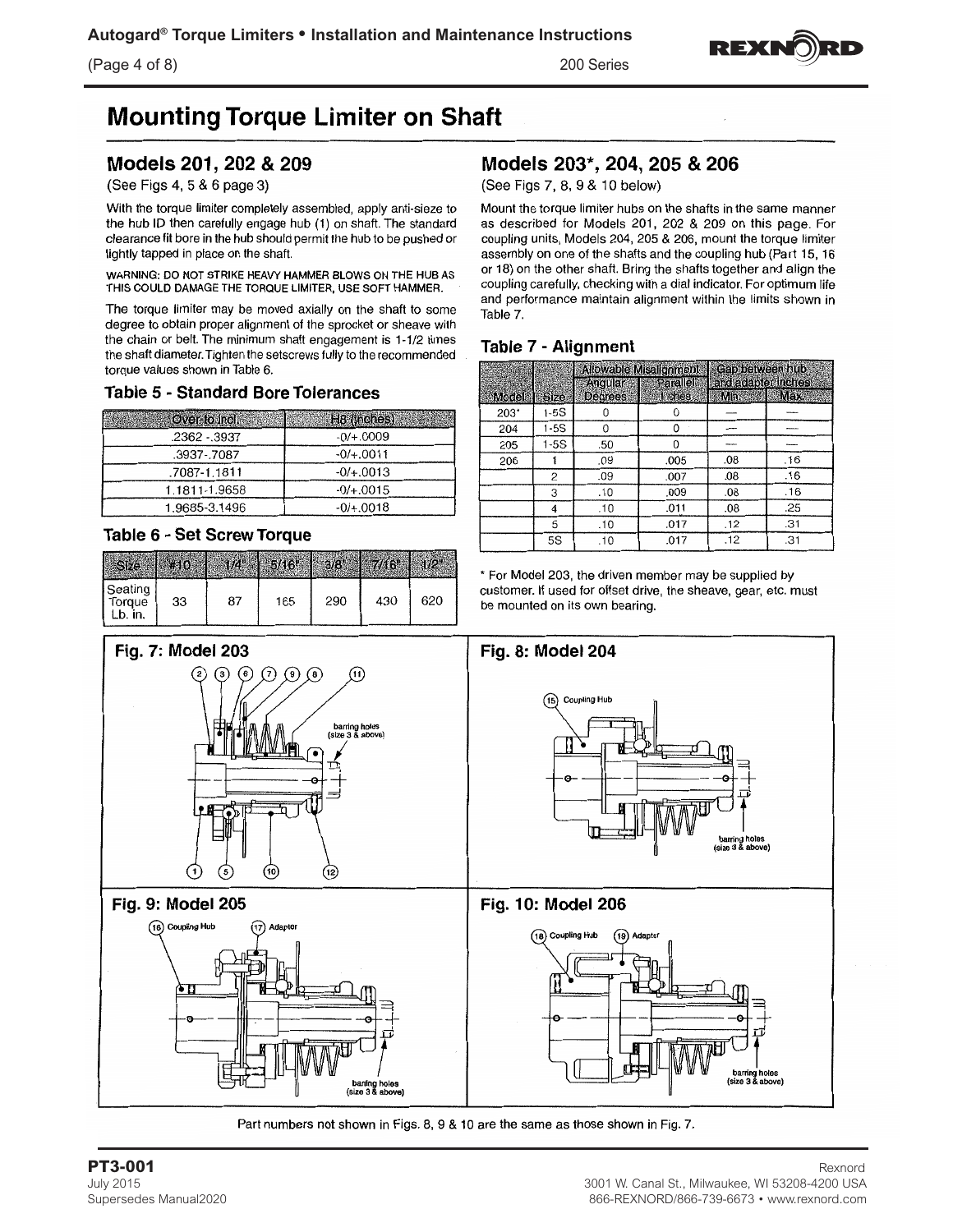# Table 8: Torque Adjustment & Drive Ball Data

|                |             |        | <b>Standard Torque Adjustment Springs</b> |              |                  |     | <b>Drive Balls</b> |        |                |            | Torque Range by Type (AC & ACT)                     |            | Minimum Allowable<br>Spring Length (Y)* |      |
|----------------|-------------|--------|-------------------------------------------|--------------|------------------|-----|--------------------|--------|----------------|------------|-----------------------------------------------------|------------|-----------------------------------------|------|
|                | Size Type   | Code   | Color                                     | Qiy          | Stack Dia:<br>as | Hn. |                    | AC ACT | I. O<br>15.1n. | Nm         | 小吃脂<br>15.10.                                       | Nm.        | in.                                     | mine |
|                | Coil        | 1C/1   | White + Red                               | 1            | Fig 11           |     |                    |        | 60-250         | $6.8 - 28$ | 80-250                                              | $9.0 - 28$ | .95                                     | 24.1 |
| 1              | Coil        | 1C/2   | White + Green                             | 1            | Fig 11           | 1/4 | 3                  | 6      | 30-130         | $3.4 - 15$ | 40-200                                              | $4.5 - 23$ | .95                                     | 24.1 |
|                | Coil        | 1C/3   | White + Yellow                            | 1            | Fig 11           |     |                    |        | $5 - 75$       | $.6 - 8.5$ | 10-110                                              | $1.1 - 12$ | .70                                     | 17.8 |
|                | <b>Disc</b> | 2D/1/S | Blue + Black                              | 6            | Fig 13           |     |                    |        | 600-2.000      | 68-226     | 800-2.000                                           | 90-226     | 1.00                                    | 25.4 |
| $\overline{2}$ | Coil        | 2C/1   | Blue + Red                                | 1            | Fig 11           | 1/2 | 3                  | 6      | 400-800        | 45-90      | 600-1.200                                           | 68-136     | 1.00                                    | 25.4 |
|                | Coil        | 2C/2   | Blue + Green                              | $\mathbf{1}$ | Fig 11           |     |                    |        | 150-500        | 17-56      | 250-800                                             | 28-90      | .85                                     | 21.6 |
|                | Coil        | 2C/3   | Blue + Yellow                             | 1            | Fig 11           |     |                    |        | 40-150         | $4.5 - 17$ | 60-250                                              | $6.8 - 28$ | .75                                     | 19.1 |
|                | Disc        | 3D/1/D | Brown + Black                             | 8            | <b>Fig 12</b>    |     |                    |        | 1,500-6,000    | 170-678    | 2.000-6.000                                         | 226-678    | 1.20                                    | 30.5 |
|                | Disc        | 3D/1/S | Brown                                     | 6            | Fig 13           |     |                    |        | 500-3.500      | 56-395     | 1,000-4.500                                         | 113-508    | 1.00                                    | 25.4 |
| 3              | Coil        | 3C/1   | Brown + Red                               | 1            | Fig 11           | 1/2 | 6                  | 6      | 400-2.500      | 45-282     | 600-3.500                                           | 68-395     | 1.50                                    | 38.1 |
|                | Coil        | 3C/2   | Brown + Green                             | 1            | Fig 11           |     |                    |        | 150-1,200      | 17-136     | 250-1,700                                           | 28-192     | 1.30                                    | 33.0 |
|                | Coil        | 3C/3   | Brown + Yellow                            | 1            | Fig 11           |     |                    |        | 60-600         | $6.8 - 68$ | 100-900                                             | 11-102     | 1.10                                    | 27.9 |
|                | Disc        | 4D/1/S | Orange + Black                            | 5            | <b>Fig 14</b>    |     |                    |        | 2.500-10.000   | 282-1.130  | 3.000-10,000                                        | 339-1.130  | 1.40                                    | 35.6 |
| 4              | Disc        | 4D/2/S | Orange                                    | 6            | Fig 13           | 5/8 | 6                  | 6      | 1.500-6.500    | 169-734    | 2.000-8.500                                         | 226-960    | 1.40                                    | 35.6 |
|                | Coil        | 4C/1   | Orange + Red                              | 1            | <b>Fig 11</b>    |     |                    |        | 300-4,000      | 34-452     | 500-5.000                                           | 56-565     | 1.95                                    | 49.5 |
|                | Disc        | 5D/1/S | Grey + Black                              | 6            | Fig 13           |     |                    |        | 5.000-22.500   | 565-2.542  | 6.000-22.500                                        | 678-2,542  | 2.40                                    | 61.0 |
| 5              | Disc        | 5D/2/S | Grey                                      | 6            | Fig 13           | 3/4 | 9                  | 11     | 3,000-18,000   | 339-2.034  | 4.000-20.000                                        | 452-2.260  | 2.00                                    | 50.8 |
|                | Coil        | 5C/1   | $Grey + Red$                              | 1            | Fig 11           |     |                    |        | 500-5,000      | 56-565     | 600-6.000                                           | 68-678     | 1.90                                    | 48.3 |
| <b>5S</b>      | Disc        | 5SD/1  | Natural                                   | 5            | Fig 14           | 1   | 12                 | 16     |                |            | 12.000-50.00011.356-5.650 12.000-50.000 1.356-5.650 |            | 2.00                                    | 50.8 |

\* Not associated with maximum torque.



# **Calibration Spacers**

The torque limiter is shipped from the factory either (A) with the torque setting pre-adjusted as specified at the time of order, or (B) furnished unset for adjustment at the time of installation.

- A. If the torque limiter has been furnished with a factory adjusted torque setting, calibration spacers of the proper total length will be in place on the hub to provide a stop for the adjusting nut at the specified torque setting.
- B. If the torque limiter has been furnished for adjustment at the time of installation, a complete stack of calibration spacers of different widths will be in place on the hub. These will provide a stop for the adjusting nut at minimum torque setting. It will be necessary to remove one or more spacers to permit tightening of the adjusting nut to achieve higher torque settings.

In addition to functioning as a stop for torque adjustment, the calibration spacers are also required to properly position the springs (when disc springs are used).

### Caution

DO NOT TIGHTEN THE SPRING BEYOND ITS MINIMUM OPERATING LENGTH, dimension Y, Table 8, (with the torque limiter engaged) or the spring will not allow sufficient movement of the slide plate to let the balls leave their seats during an overload. Damage to the machinery or to the Autogard will result.

It is important that our product is used in the correct manner and that adjustments and settings in relation to a particular function follow recommended procedures.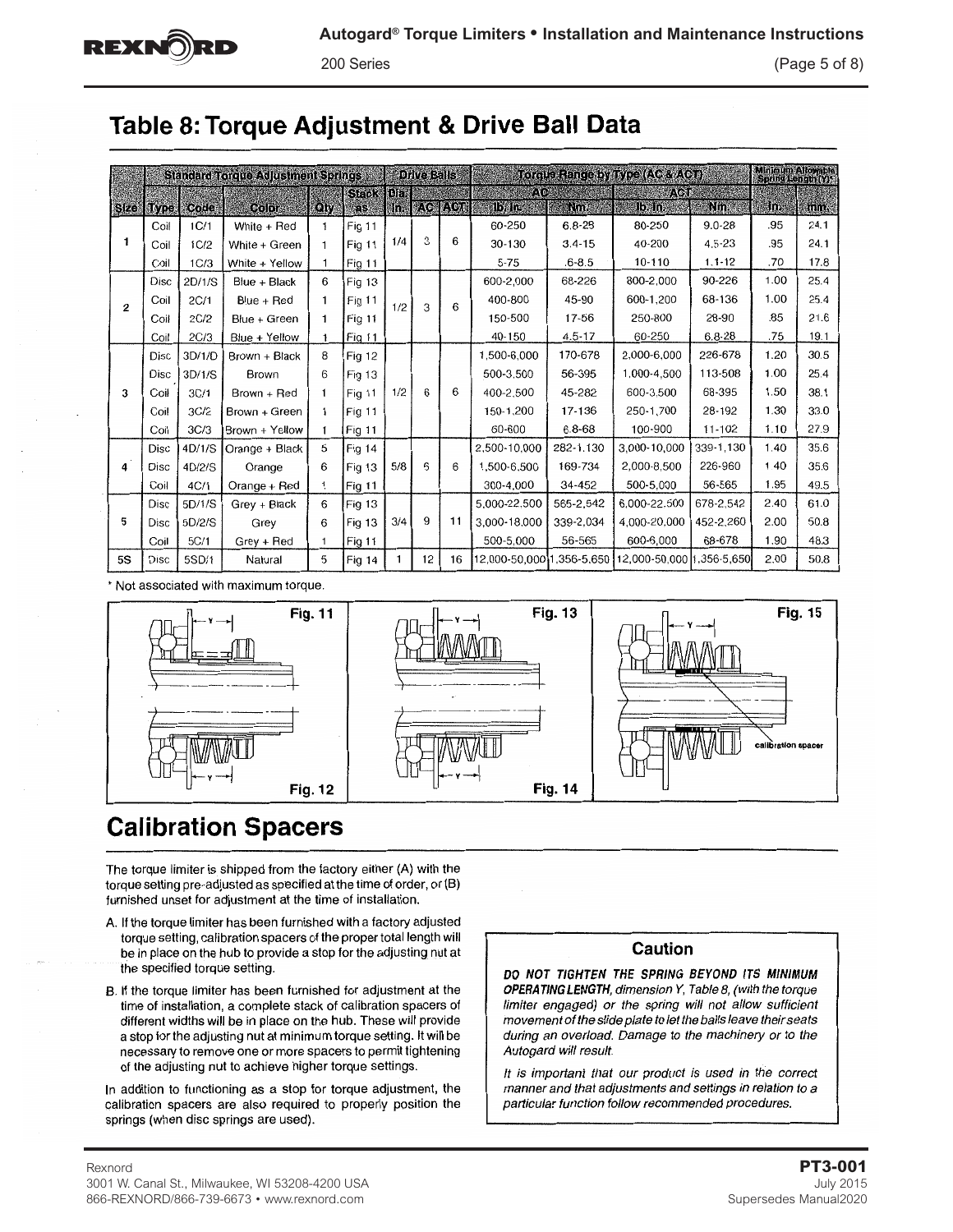### $(Page 6 of 8)$

200 Series



# **Initial Start-up**

Prior to start-up, examine torque limiter to make sure it is fully engaged with the balls seated correctly in both plates. When fully engaged, the dimension between the drive plate and slide plate should be as shown in Table 9.

| Table 9   |  |
|-----------|--|
| Size<br>屬 |  |

 $\overline{c}$ 

3

 $\overline{4}$ 

5

 $\overline{5S}$ 



Obtain initial torque setting by one of the following methods:

A. Torque limiter set at factory

The setting as furnished will be within  $\pm 10\%$  of the torque value specified on the order. If the factory adjustment has been altered during assembly procedure, be sure the adjusting nut is tightened against the calibration spacers. (See Fig. 15, page 5). Secure the nut in place with setscrew.

If an increased torque setting is desired, the adjusting nut must first be backed off and calibration spacer(s) removed, then retighten to the desired setting.

- B. Torque limiter to be set at job site.
	- 1. Setting by trial adjustments:

Remove spacer(s) if operational torque is higher than the minimum shown in Table 8, page 5. (See description of calibration spacers, page 5.) Start up the drive at minimum torque setting. If the torque limiter disengages before normal operating load level is reached, progressively tighten the

# **Bench Test for Torque Setting**

adjusting nut until the drive will start and operate without tripping. Starting torque is usually the highest torque that the torque limiter must transmit, but occasionally the torque limiter must be set to accommodate higher peak operating torques. After the desired torque setting has been obtained, secure the adjusting nut with setscrew.

2. Setting to an established specified torque:

A precise setting can be obtained before the unit is installed by means of a bench test (see Fig. 18 for a typical arrangement).

The torque setting may also be checked by using a torque wrench, platform scale, etc. These methods will require modifications to the arrangement shown in Fig. 18

After the desired torque setting is obtained, secure the adjusting nut with setscrew.





#### PT3-001 **July 2015** Supersedes Manual2020

#### Rexnord 3001 W. Canal St., Milwaukee, WI 53208-4200 USA 866-REXNORD/866-739-6673 · www.rexnord.com

the torque adjusting nuts are hexagonal and a standard open end wrench may be used. A wrench opening of 1-5/16" is required for size 1 unit and a 2-1/4" for size 2 unit. Sizes 3, 4 & 5 have a circular adjusting nut and require a spanner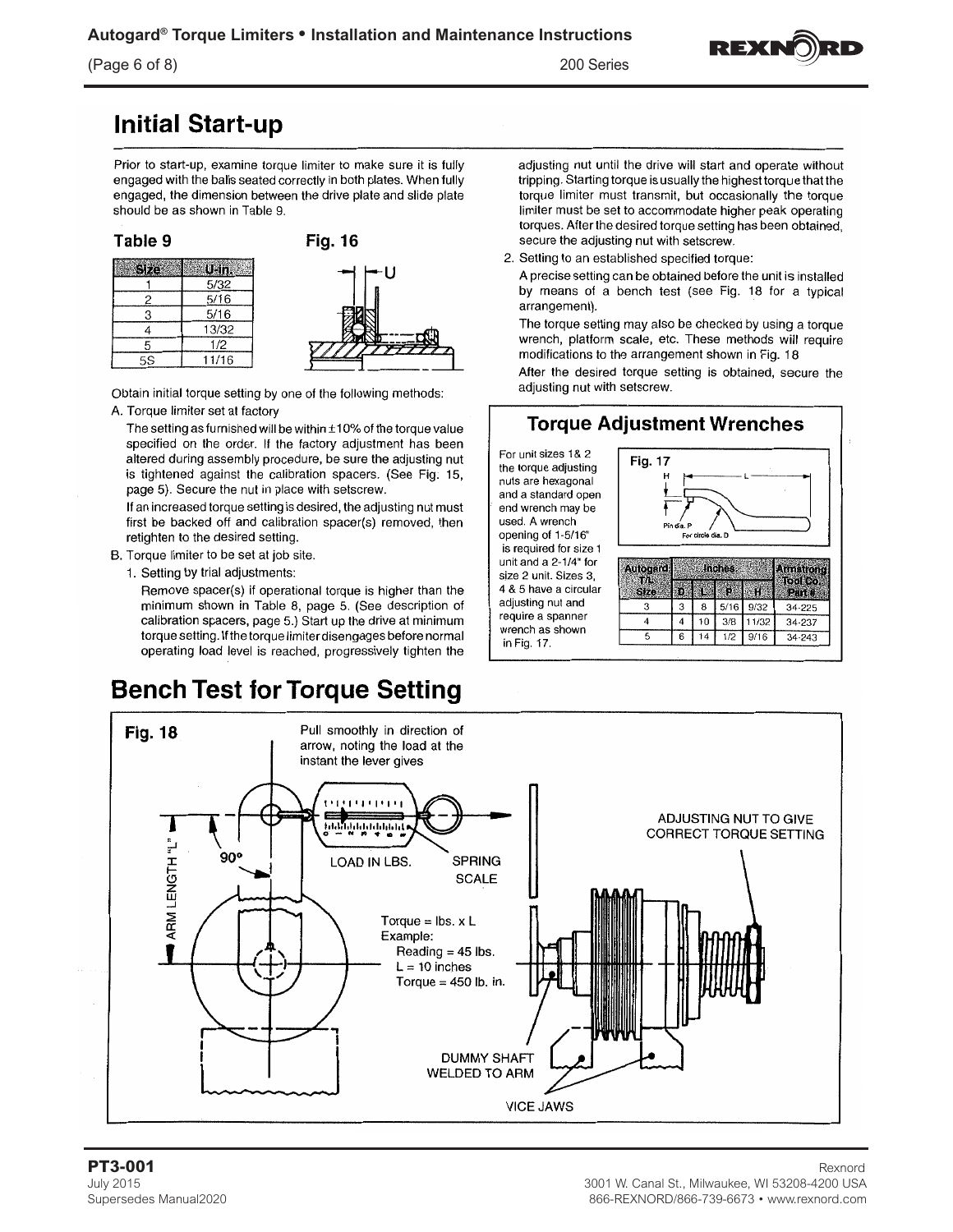

200 Series

(Page 7 of 8)

# **Resetting Procedure**

- 1. Shut down the drive.
- 2. Investigate and remove cause of overload or jam.
- 3. Reset.
	- A. "AC" Type

It is likely that the unit stopped in the engaged state. If it did not, rotation of the drive for a maximum of 240 degrees will reengage the unit. To check for full engagement, see Table 9, page 6.

B. "ACT" Type

Rotation of either side of the drive for a maximum of 720 degrees (2 revolutions) will reengage the unit. To check for full engagement, see Table 9, page 6.

# **Maintenance**

The frequency of maintenance will depend on the operating environment and number of trips, but once every 2,000 operating hours should be adequate in most applications. This can best be accomplished by disassembly of the torque limiter as described under DISASSEMBLY PROCEDURE.

Inspect for sprocket wear, tightness of torque limiter on its shaft, etc. at this time.

For unusual conditions such as very high RPM, high ambient temperatures, high vibration, high humidity or dirty environment; more frequent or special maintenance may be required.

# **Disassembly Procedure**

- 1. Measure and make note of the position of the adjusting nut on the hub before proceeding with disassembly.
- 2. With the spring end up, loosen setscrew from adjust nut and remove adjust nut, spring, spacers, limit switch plate, slide plate and drive balls.
- 3. On Model 201, remove sprocket or sheave from adapter.
- 4. On Models 201 & 204:
	- a. Tap drive pins free of drive plate.
	- b. Remove capscrews which join drive plate to adapter or to coupling hub.
- 5. Carefully work drive plate (or drive plate together with sprocket or sheave on Models 202 and 209) over spline so as not to damage bearing material on I.D. of drive plate.
- 6. On Model 201, slide adapter off hub carefully so as not to damage bearing material on I.D.
- Clean all parts thoroughly, and inspect the bearing surfaces. 7. Carefully blend out any scratches.
- 8. Apply a liberal coating of lubricant to the needle bearing, spline surfaces, plate faces and balls. Use a good grade lubricant of specification NLGI No. 2.
- 9. For reassembly, reverse steps 2 through 6.
- 10. Tighten adjusting nut to position noted in step 1, and secure with setscrew.

NOTE: If, after the drive has been in operation for some time, and the torque limiter suddenly starts disengaging for no apparent reason; check to see whether something in the drive train or driven machine, such as normal wear, a bad bearing, damaged sprocket, misalignment, change in machine duty, etc. may be the cause of the problem.

A visual inspection of the drive and slide plate is then recommended. Follow disassembly procedure above. Note that although a ball path between the ball seats should normally be visible, excessive wear on the seats themselves may require replacement of the drive plate.

Reassemble and follow INITIAL START-UP procedure on page 6.

# **Troubleshooting Guide**

| Problem                                    | <b>Probable Cause</b>        | <b>Corrective Action</b>                                                                                                                                                                                                  |
|--------------------------------------------|------------------------------|---------------------------------------------------------------------------------------------------------------------------------------------------------------------------------------------------------------------------|
| Autogard will not drive.                   | Machine jammed.              | Carefully inspect machine for signs of jamming, and clear.                                                                                                                                                                |
|                                            | Torque setting too low       | Increase torque setting by tightening adjusting nut,<br>removing calibration spacers as necessary. Do not tighten<br>beyond minimum spring length (see Table 8). Use stronger<br>spring or larger size unit if necessary. |
| Will not rotate freely when<br>disengaged. | Lacks Iubrication            | Lubricate with grease equivalent to specification NLGI No. 2.                                                                                                                                                             |
|                                            | Scratch on internal bearings | Disassemble and inspect. Carefully blend out any blem-<br>ishes. Lubricate well upon reassembly.                                                                                                                          |